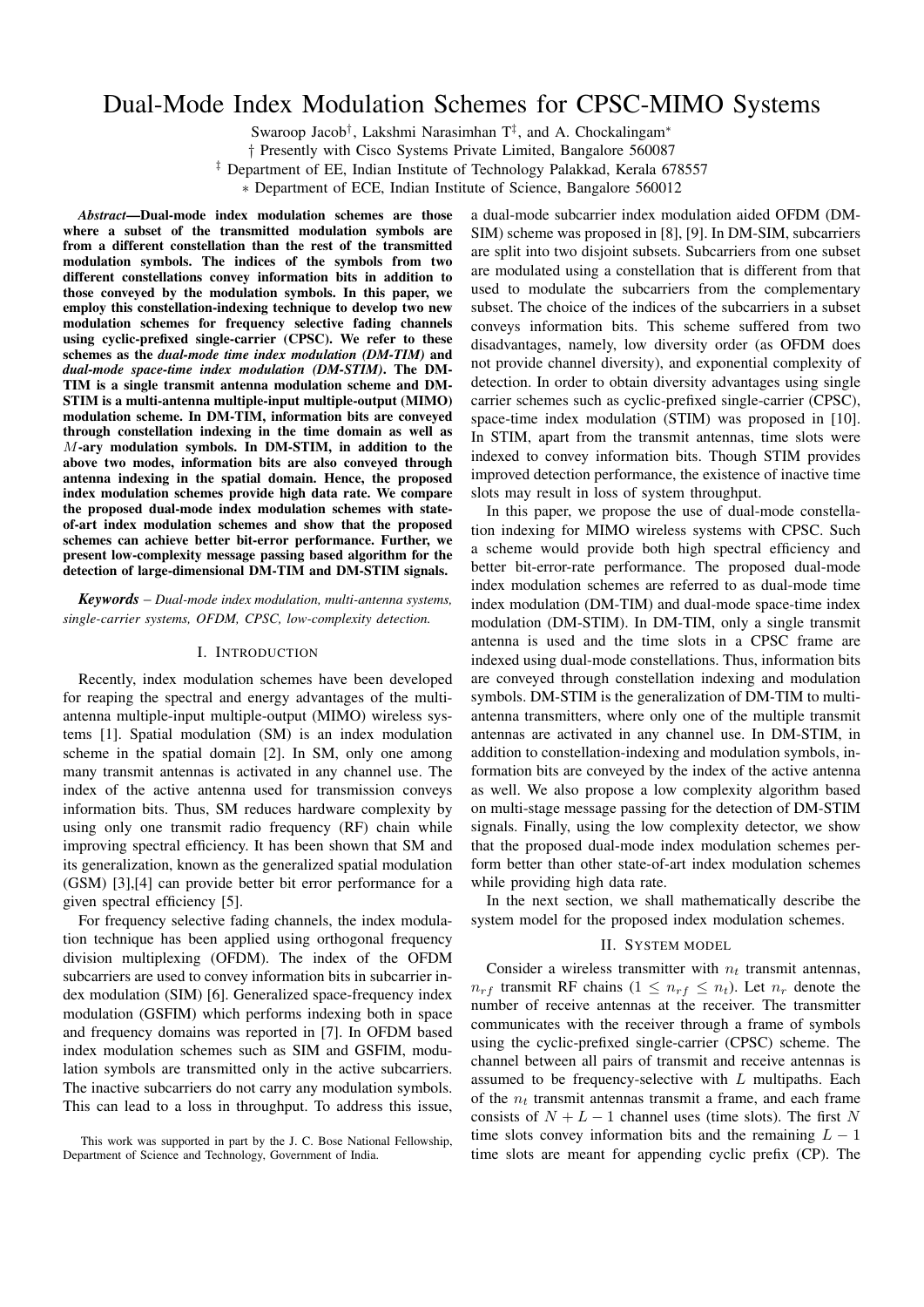

Fig. 1: Dual mode constellations.

information bits are conveyed using modulation symbols that are chosen from one of the two constellation alphabets *C<sup>A</sup>* and  $C_B$ , such that  $C_A \cap C_B = \emptyset$ .

*Examples of*  $C_A$  *and*  $C_B$ : (1)  $C_A$  = binary phase shift keying (BPSK) symbols and  $C_B = BPSK$  rotated by 90<sup>°</sup>. That is,  $C_A = \{1, -1\}$  and  $C_B = \{j, -j\}$ . The constellations in the two modes *A* and *B* are illustrated in Fig. 1(a).

(2) An example using 4-QAM (quadrature amplitude modulation) is illustrated in Fig. 1(b). Here,  $C_A = \{1 + j, 1 - j\}$  $j, -1 + j, -1 - j$ } is the 4-QAM constellation, and  $C_B = \{1 + \sqrt{3}, -1 - \sqrt{3}, i(1 + \sqrt{3}), -i(1 + \sqrt{3})\}$ . In the next  $1 + \sqrt{3}$ ,  $-1 - \sqrt{3}$ , *j*(1 +  $\sqrt{3}$ ),  $-j(1 + \sqrt{3})$ . In the next section, we shall describe the system models of our proposed dual-mode time index modulation (DM-TIM) and dual-mode space-time index modulation (DM-STIM) schemes.

#### III. DUAL-MODE INDEX MODULATION SCHEMES

Here, we shall describe the proposed index modulation schemes that achieve better rates compared to conventional index modulation schemes. Using maximum likelihood (ML) detector, we also show that the proposed schemes achieve better performance in terms of bit-error-rate (BER) compared to other index modulation and dual-mode schemes known in the literature.

## *A. Dual-Mode Time Index Modulation*

In DM-TIM, we have  $n_t = n_{rf} = 1$ . The *N* time slots in a frame, corresponding to the information bits, are divided into two sets  $\mathcal{I}_A$  and  $\mathcal{I}_B$ . The set  $\mathcal{I}_A$  consists of the indices of *k* time slots, and the set  $\mathcal{I}_B$  consists of the indices of  $N - k$ slots. The symbols transmitted in the index of the time slots given by the sets  $\mathcal{I}_A$  and  $\mathcal{I}_B$  are chosen from the constellations *C<sup>A</sup>* and *CB*, respectively. For an *N−*length frame and a fixed k, there are  $\binom{\tilde{N}}{k}$  possible ways of constructing the sets  $\mathcal{I}_A$ and  $\mathcal{I}_B$ . The choice of the two sets from the  $\binom{N}{k}$  possible pairs conveys information bits. That is, the choice of *I<sup>A</sup>* and  $\mathcal{I}_B$  out of the  $2^{\lfloor \log_2 {N \choose k} \rfloor}$  possible pairs, convey  $\lfloor \log_2 {N \choose k} \rfloor$ information bits in addition to the information bits conveyed by the *N* modulation symbols. Thus, the rate achieved by the proposed DM-TIM is given by

$$
R_{\text{DM-TIM}} = \frac{1}{N + L - 1} \left[ \underbrace{\lfloor \log_2 \binom{N}{k} \rfloor}_{\text{constellation index bits}} + \underbrace{k \log_2 |\mathcal{C}_A| + (N - k) \log_2 |\mathcal{C}_B|}_{\text{modulation symbol bits}} \right] \text{ bpcu}, \quad (1)
$$

where 'bpcu' stands for bits per channel use.

Let  $\mathbf{x} = \begin{bmatrix} x_1 & x_2 & \dots & x_N \end{bmatrix}^T$  denote the transmitted DM-TIM symbol vector of size  $N \times 1$ , where  $x_i$  is the symbol transmitted in the *i*th time slot. At the receiver, after removing the cyclic prefix, the received vector **y** can be represented as

$$
y = Hx + n, \qquad (2)
$$

where **n** is the noise vector of size  $Nn_r \times 1$  with **n**  $\sim$  $\mathcal{CN}(0, \sigma^2 \mathbf{I}_{Nn_r})$ , and **H** is the  $Nn_r \times N$  equivalent block circulant channel matrix given by

$$
\mathbf{H} = \begin{bmatrix} \mathbf{H}_0 & 0 & 0 & 0 & \cdots & 0 & \mathbf{H}_{L-1} & \cdots & \mathbf{H}_1 \\ \mathbf{H}_1 & \mathbf{H}_0 & 0 & 0 & \cdots & 0 & 0 & \cdots & \mathbf{H}_2 \\ \vdots & \vdots & \vdots & \vdots & \vdots & \vdots & \vdots & \vdots \\ \mathbf{H}_{L-2} & \mathbf{H}_{L-3} & \mathbf{H}_{L-4} & \cdots & \mathbf{H}_0 & 0 & \cdots & \mathbf{H}_{L-1} \\ \mathbf{H}_{L-1} & \mathbf{H}_{L-2} & \mathbf{H}_{L-3} & \cdots & \mathbf{H}_1 & \mathbf{H}_0 & 0 & \cdots & 0 \\ 0 & \mathbf{H}_{L-1} & \mathbf{H}_{L-2} & \cdots & \mathbf{H}_2 & \mathbf{H}_1 & \mathbf{H}_0 & \cdots & 0 \\ \vdots & \vdots & \vdots & \vdots & \vdots & \vdots & \vdots & \vdots & \vdots \\ 0 & 0 & 0 & \cdots & \cdots & \cdots & \mathbf{H}_0, \end{bmatrix},
$$

where  $\mathbf{H}_l$  is the  $n_r \times n_t$  channel matrix corresponding to the *l*th multipath. The channel is assumed to remain invariant over each frame of transmission. Assuming perfect knowledge of **H** at the receiver, the ML detection rule for DM-TIM is

$$
\hat{\mathbf{x}} = \underset{\forall \mathbf{x}}{\text{argmin}} \ \|\mathbf{y} - \mathbf{H}\mathbf{x}\|^2. \tag{3}
$$

*Example*: Let  $N = 4, L = 2, k = 2$ . Here,  $\binom{N}{k} = 6$  and  $\lfloor \log_2 \binom{4}{2} \rfloor = 2$ . Out of the 6 possible pairs of the index sets  $\overline{\mathcal{I}}_A$  and  $\overline{\mathcal{I}}_B$ , we allow  $2^{\lfloor \log_2 {N \choose k} \rfloor} = 4$  pairs for modulation, let the allowed pairs be

$$
\mathcal{I}_A \in \left\{ \begin{bmatrix} 1 \\ 2 \end{bmatrix}, \begin{bmatrix} 2 \\ 3 \end{bmatrix}, \begin{bmatrix} 3 \\ 4 \end{bmatrix}, \begin{bmatrix} 1 \\ 4 \end{bmatrix} \right\} \text{ and } \mathcal{I}_B = \mathcal{I}_A^c,
$$

where (.)<sup>c</sup> denotes set complement. Now,  $\left| \log_2 {\binom{N}{k}} \right| = 2$ information bits select one of the 4 pairs of the index sets. In those time slots whose indices are given by the set  $\mathcal{I}_A$ , modulation symbols from the constellation  $C_A$  are transmitted. These symbols are chosen using  $k \log_2 |C_A|$  information bits. Similarly,  $(N - k) \log_2 |\mathcal{C}_A|$  information bits are conveyed by modulation symbols, from the constellation  $\mathcal{C}_B$ , transmitted in the time slots given by the set  $\mathcal{I}_B$ . If  $\mathcal{C}_A$  = BPSK and  $C_B$  = BPSK rotated by  $90^\circ$ , then 4 bits are conveyed through modulation symbols and 2 bits are conveyed through indexing. Thus, the achievable rate by DM-TIM in this example is  $\frac{6}{5}$  = 1.2 bpcu. In a frame, if the chosen index sets are  $\mathcal{I}_A = \begin{bmatrix} 1 & 2 \end{bmatrix}^T$  and  $\mathcal{I}_B = \begin{bmatrix} 3 & 4 \end{bmatrix}^T$ , then the transmit vector can be  $\mathbf{x} = \begin{bmatrix} 1 & -1 & -j \end{bmatrix}^T$ .

Note that, under the same system configurations, DM-OFDM achieves the same rate; however, the CPSC scheme gives higher diversity order compared to OFDM [11]. Thus, the proposed DM-TIM can achieve better detection performance than DM-OFDM. This will be further illustrated in Section III-C.

The proposed DM-TIM scheme works with a single transmit antenna. In order to harness the advantages of multiple transmit antennas with a single transmit RF chain and dual-mode constellations, we propose DM-STIM in the next subsection.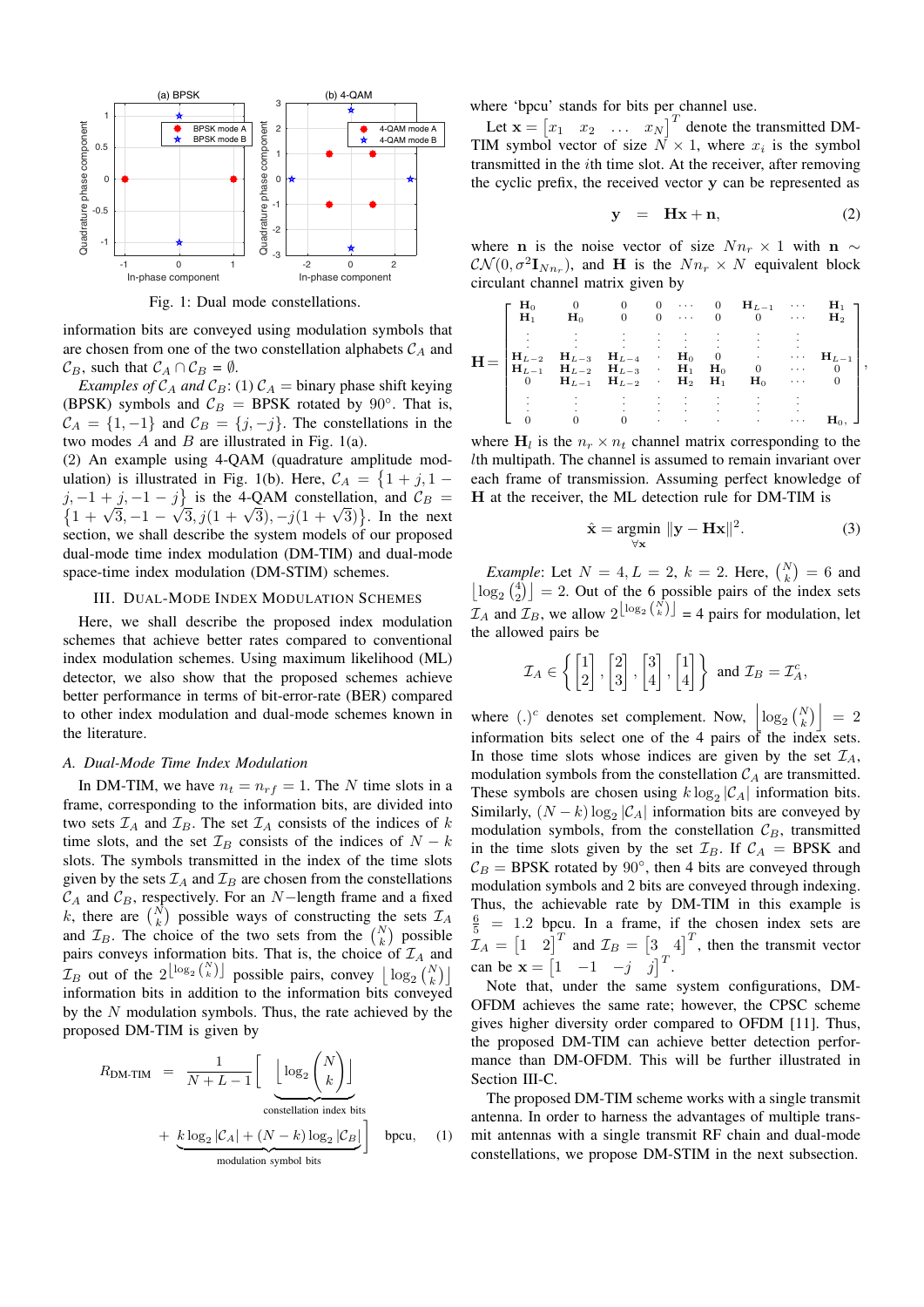# *B. Dual-Mode Space-Time Index Modulation*

Here, we shall construct the dual-mode space-time index modulation (DM-STIM) scheme by extending the DM-TIM scheme to include multiple transmit antennas. In DM-STIM, the transmitter consists of multiple transmit antennas (i.e.,  $n_t$  > 1) and a single RF chain ( $n_{rf}$  = 1). In any given channel use (i.e., time slot), only one of the  $n_t$  transmit antennas are active, and the rest of the  $n_t - 1$  transmit antennas remain silent. In a given time slot, the active transmit antenna sends a modulation symbol as discussed in the previous subsection. The choice of the active transmit antenna in every channel use is given by  $\log_2 n_t$  information bits. Thus, in addition to the modulation symbols and the indices of the time slots, the index of the active antenna also conveys information bits. Thus, the total achievable rate in DM-STIM is given by

$$
R_{\text{DM-TI-SM}} = \frac{1}{N + L - 1} \left[ \underbrace{N \lfloor \log_2 n_t \rfloor}_{\text{antenna index bits}} + \underbrace{\lfloor \log_2 {N \choose k} \rfloor}_{\text{constellation index bits}} + \underbrace{k \log_2 |\mathcal{C}_A| + (N - k) \log_2 |\mathcal{C}_B|}_{\text{modulation symbol bits}} \right]
$$

Let  $\mathbf{x}_i$  denote the transmitted symbol vector of size  $n_t \times 1$ in the *i*th channel use. Here, **x***<sup>i</sup>* is a spatially modulated vector with a non-zero symbol at the index given by the index of the active antenna in the *i*th time slot. After removing the cyclic prefix, the received vector **y** can be represented as

$$
y = Hx + n,\t(5)
$$

where **n** is the noise vector, **x** is the transmit vector of size  $Nn_t \times 1$  given by  $\mathbf{x} = \begin{bmatrix} \mathbf{x}_L^T & \mathbf{x}_{L+1}^T & \dots & \mathbf{x}_{N+L-1}^T \end{bmatrix}^T$ , and **H** is the  $Nn_r \times Nn_t$  equivalent block circulant channel matrix. With perfect channel knowledge at the receiver, the ML detection rule for DM-STIM is given by

$$
\hat{\mathbf{x}} = \underset{\mathbf{x} \in \mathbb{S}}{\operatorname{argmin}} \ \|\mathbf{y} - \mathbf{H}\mathbf{x}\|^2, \tag{6}
$$

where S denotes the set of all possible DM-STIM transmit vectors.

#### *C. ML Performance Results*

In this subsection, we shall compare the ML detection performance of the proposed DM-TIM and DM-STIM systems with that of the state-of-art index modulation schemes such as DM-SIM [8] and STIM [10] systems. We consider a frequency selective fading channel with  $L = 2$  multipaths. The power delay profile of the channel is assumed to follow the exponential model.

In Fig. 2, we present the ML performance comparisons between (*i*) DM-STIM system with  $n_t = 2$ ,  $n_{rf} = 1$ ,  $k = 3$ , dual-mode BPSK and 2.3 bpcu, (*ii*) STIM system with  $n_t = 2$ ,  $n_{rf} = 1$ ,  $k = 3$ , 8-QAM and 2.3 bpcu, *(iii)* DM-TIM and DM-SIM systems with  $n_t = 1$ ,  $n_{rf} = 1$ ,  $k = 3$ , dual-mode 4-QAM and 2.3 bpcu, and  $(iv)$  OFDM with  $n_t = n_{rf} = 1$ , 8-QAM and 2.57 bpcu. For all the systems, we assume  $N = 6, L = 2$ , and  $n_r = 4$ . From Fig. 2, we can observe that the proposed DM-TIM scheme



Fig. 2: ML performance comparison of DM-STIM, DM-TIM, STIM, DM-SIM and OFDM for  $N = 6, L = 2, n<sub>r</sub> = 4$ . DM-STIM system parameters are:  $n_t = 2$ ,  $n_{rf} = 1$ ,  $k = 3$ , BPSK, and 2.3 bpcu. STIM system parameters are:  $n_t = 2$ ,  $n_{rf} = 1$ ,  $k = 3$ , 8-QAM, and 2.3 bpcu. DM-TIM and DM-SIM system parameters are:  $n_t = n_{rf} = 1$ ,  $k = 3$ , 4-QAM, and 2.3 bpcu. OFDM system parameters are:  $n_t = n_{rf} = 1$ , 8-QAM, and 2.57 bpcu

outperforms the DM-SIM scheme by about 1.8 dB at a BER of 10*−*<sup>4</sup> . Further, the proposed DM-STIM scheme outperforms both DM-TIM and STIM by about 3 dB at 10*−*<sup>4</sup> BER. The proposed DM-TIM and DM-STIM schemes achieve this performance advantage due to the additional time diversity provide by the CPSC technique. Thus, we can see that the proposed DM-TIM and DM-STIM schemes can achieve better performance and high data rate compared to the state-of-art index modulation schemes.

The ML detection complexity is given by  $O(N^2 n_r n_t 2^{R(N+L-1)})$ , where *R* is the rate of DM-TIM or DM-STIM scheme. Note that the complexity of ML detection of the proposed DM-TIM and DM-STIM schemes increase exponentially with the increase in the frame length *N*. the ML. This motivates us to design low complexity detectors for the proposed dual-mode index modulation schemes to reap its benefits of high data rate and improved performance.

### IV. LOW COMPLEXITY DM-STIM SIGNAL DETECTION

In this section, we design message passing based low complexity detector for the proposed DM-STIM signaling scheme. Note that the DM-STIM scheme reduces to the DM-TIM scheme when  $n_t = 1$ ; hence, the following low complexity detection technique is also applicable for DM-TIM.

The proposed low complexity DM-STIM detection (DSD) is carried out in two stages, both the stages are based on message passing algorithm. The first stage performs message passing over a factor graph [12] to provide an estimate of the index of the active antenna in each of the *N* time slots of the DM-STIM frame. This is followed by a layered message passing detector [13] to obtain an estimate of the index sets  $\mathcal{I}_A$ ,  $\mathcal{I}_B$ , and the modulation symbols. These estimates are demapped to get the transmitted bit sequence. The two stages of the detection algorithm can be described as follows.

*Stage-1* : The first stage of the detection algorithm is a vector message passing [14] based technique to detect the *N*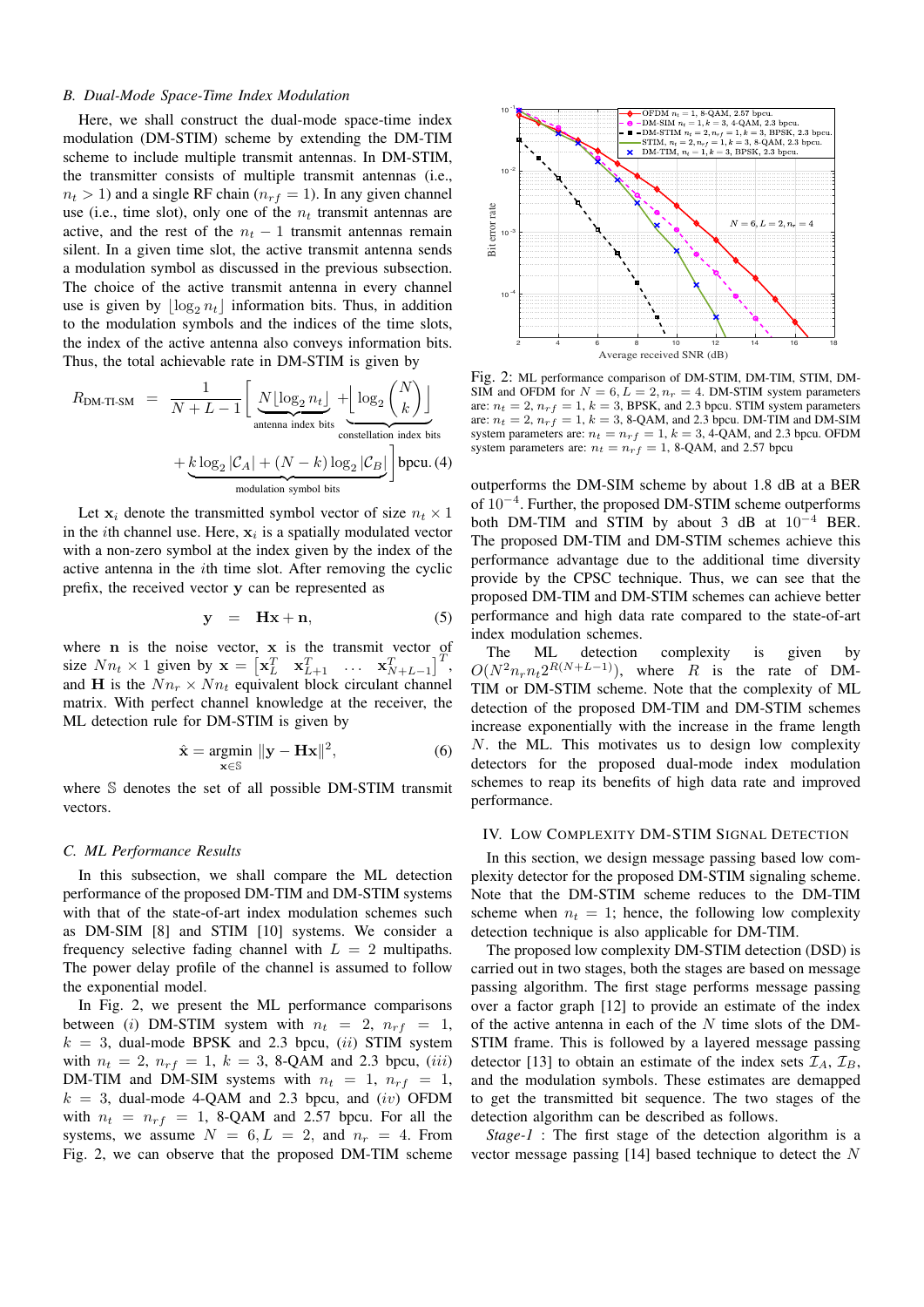indices of the active antennas in a DM-STIM frame. Let M denote the set of all possible  $n_t \times 1$  vectors that could be transmitted by the DM-STIM transmitter in any channel use. For example, consider a system with  $n_t = 2$  and dual-mode BPSK constellation. The set M for this system is given by

$$
\mathbb{M} = \left\{ \begin{bmatrix} 1 \\ 0 \end{bmatrix}, \begin{bmatrix} 0 \\ 1 \end{bmatrix}, \begin{bmatrix} -1 \\ 0 \end{bmatrix}, \begin{bmatrix} 0 \\ -1 \end{bmatrix}, \begin{bmatrix} j \\ 0 \end{bmatrix}, \begin{bmatrix} 0 \\ j \end{bmatrix}, \begin{bmatrix} -j \\ 0 \end{bmatrix}, \begin{bmatrix} 0 \\ -j \end{bmatrix} \right\}.
$$

The first stage of the message passing algorithm works on the system model given by (5). Here,  $\mathbf{x} = \begin{bmatrix} \mathbf{x}_1^T & \mathbf{x}_2^T & \cdots & \mathbf{x}_j^T \end{bmatrix}^T$ , where  $\mathbf{x}_j \in \mathbb{M}$ is the  $n_t$ -length vector transmitted in the *j*th time slot. The factor graph representing this system model consists of *N* variable nodes each corresponding to a transmit vector  $\mathbf{x}_i$ , and *Nn<sup>r</sup>* observation nodes each corresponding to a received symbol  $y_i$ . From (5), the received signal  $y_i$  can be written as

$$
y_i = \mathbf{h}_{i,[j]}\mathbf{x}_j + \underbrace{\sum_{l=1,l\neq j}^{N} \mathbf{h}_{i,[l]}\mathbf{x}_l + n_i}_{\triangleq q_{i,j}},
$$
 (7)

where  $\mathbf{h}_{i,[l]}$  is a row vector of length  $n_t$  given by [ $H_{i,(l-1)n_t+1}$   $H_{i,(l-1)n_t+2}$   $\cdots$   $H_{i,ln_t}$ ]. For large values of *N*, using central limit theorem, we approximate the term  $q_{i,j}$  to be Gaussian with mean  $\mu_{i,j}$  and variance  $\sigma_{i,j}^2$ , where

$$
\mu_{i,j} = \mathbb{E}\left[\sum_{\substack{l=1,\\l \neq j}}^N \mathbf{h}_{i,[l]} \mathbf{x}_l + n_i\right] = \sum_{\substack{l=1,\\l \neq j}}^N \sum_{\mathbf{s} \in \mathbb{M}} \hat{p}_{li}(\mathbf{s}) \mathbf{h}_{i,[l]} \mathbf{s}, \quad (8)
$$

$$
\sigma_{i,j}^2 = \text{Var}\left(\sum_{l=1}^N \mathbf{h}_{i,[l]} \mathbf{x}_l + n_i\right)
$$

$$
\sum_{\substack{l=1,\\l\neq j}}^{N} \left( \sum_{\substack{i=1,\\i\neq j}} \hat{p}_{li}(\mathbf{s}) \mathbf{h}_{i,[l]} \mathbf{s} \mathbf{s}^{H} \mathbf{h}_{i,[l]}^{H} - \left| \sum_{\mathbf{s}\in \mathbb{M}} \hat{p}_{li}(\mathbf{s}) \mathbf{h}_{i,[l]} \mathbf{s} \right|^{2} \right) + \sigma^{2}, \quad (9)
$$

where  $\hat{p}_{ji}(\mathbf{s})$  denotes the a posteriori probability message computed at the variable nodes using the following expression:

$$
\hat{p}_{ji}(\mathbf{s}) \propto \prod_{m=1, m \neq i}^{Nn_r} \exp\bigg(\frac{-\left|y_m - \mu_{m,j} - \mathbf{h}_{m,[j]}\mathbf{s}\right|^2}{\sigma_{m,j}^2}\bigg). \quad (10)
$$

The final APPs in stage-1 are computed as

$$
\hat{p}_j(\mathbf{s}) \propto \prod_{i=1}^{Nn_r} \exp\bigg(\frac{-|y_i - \mu_{i,j} - \mathbf{h}_{i,[j]}\mathbf{s}|^2}{\sigma_{i,j}^2}\bigg), \ j = 1, 2, \dots, N. \tag{11}
$$

The stage-1 of the detection algorithm is concluded by computing the estimates  $\hat{\mathbf{x}}_j = \text{argmax } \hat{p}_j(\mathbf{s})$ . The estimate of **s***∈*M the active antenna index in the *j*th time slot is obtained from the position of the non-zero element in  $\hat{\mathbf{x}}_i$ . Having obtained the estimates of the index of the active antenna in the *N* time slots of the DM-STIM frame, we can reduce (5) to the form

$$
y = \bar{H}z + n, \qquad (12)
$$

where **z** is an  $N \times 1$  vector such that  $z_j$  is the non-zero element in  $\mathbf{x}_i$ , and  $\overline{\mathbf{H}}$  is the  $Nn_r \times N$  channel matrix obtained by retaining only those columns of **H** that correspond to the nonzero entries of  $\hat{\mathbf{x}}_j$ . The reliability of the estimate of the nonzero entries of  $\hat{\mathbf{x}}_j$  can be further improved using a second stage of message passing.

*Stage-2*: The second stage of the detection algorithm is a layered message passing based detector [13] that works on a graph representing the system model given by (12). This stage gives the estimates of the index sets  $\mathcal{I}_A$  and  $\mathcal{I}_B$  and the modulation symbols. Let  $s_j$  be an indicator variable for the *j*th time slot defined as  $s_j = \mathbb{I}_{\mathcal{I}_A}(j)$ , where  $\mathbb{I}(.)$  is the indicator function. That is,  $s_j = 1$  for  $j \in \mathcal{I}_A$  and  $s_j = 0$  for  $j \in \mathcal{I}_B$ . Since  $\mathcal{I}_A$  and  $\mathcal{I}_B$  consist of *k* and  $N - k$  indices, respectively, we have  $\sum_{j=1}^{N} s_j = k$ . This is referred to as the DM-STIM index set constraint **S**. Let  $\mathbf{s} \triangleq [s_1, s_2, \cdots, s_N].$ The layered graph consists of two layers, with each layer consisting of two sets of nodes [13]. Messages are exchanged between these layers: one corresponding to the probabilities of the modulation symbols and the other corresponding to the probabilities of the indicator variables. The following are the four sets of nodes: (*i*) *Nn<sup>r</sup>* observation nodes corresponding to the elements of **y**, (*ii*) *N* variable nodes corresponding to the elements of **z**, (*iii*) *N* indicator nodes corresponding to the elements of **s**, and (*iv*) a constraint node corresponding to the index set constraint **S**. In the first layer, the approximate APPs of the individual elements of **z** are produced by exchanging messages between the observation and the variable nodes. In the second layer, messages are exchanged between the indicator nodes and the DM-STIM index set constraint node to produce the APPs of the elements of **s**. To generate these messages, we utilize Gaussian approximation of interference. We write the *i*th element of **y** in (12) as

$$
y_i = \bar{H}_{i,l} z_l + \underbrace{\sum_{j=1,j \neq l}^{N} \bar{H}_{i,j} z_j + n_i}_{\triangleq f_{i,l}}, \quad (13)
$$

where  $i = 1, 2, \cdots, n_rN$  and  $l = 1, 2, \cdots, N$ . We approximate  $f_{i,l}$  to be Gaussian with mean  $\hat{\mu}_{i,l}$  and variance  $\hat{\sigma}_{i,l}^2$ , which are calculated as

$$
\hat{\mu}_{i,l} = \mathbb{E}\left[\sum_{\substack{j=1,\\j\neq l}}^N \bar{H}_{i,j} z_j + n_i\right], \quad \hat{\sigma}_{i,l}^2 = \text{Var}\left(\sum_{\substack{j=1,\\j\neq l}}^N \bar{H}_{i,j} z_j\right) + \sigma^2.
$$
\n(14)

The messages passed between the nodes in stage-2 can be computed as follows.

*Layer 1:* The message  $v_{il}$  at the observation node is

$$
v_{il}(z) \triangleq \Pr(z_l = z | y_i) \approx \frac{1}{\hat{\sigma}_{i,l}\sqrt{2\pi}} \exp\left(\frac{-(y_i - \hat{\mu}_{i,l} - z\bar{H}_{i,l})^2}{2\hat{\sigma}_{i,l}^2}\right),\tag{15}
$$

where  $z \in C_A \cup C_B$ . The APP of the individual elements of **z** is obtained at the variable nodes as

$$
p_{li}(z) \triangleq \Pr(z_l = z | \mathbf{y}_{/i}) \approx \prod_{j=1, j \neq i}^{n_r N} \Pr(z_l = z | y_j) \propto u_l(z^0) \prod_{j=1, j \neq i}^{n_r N} v_{jl}(z),
$$
\n(16)

where  $y_{i}$  denotes the set of all elements of y except  $y_{i}$ .